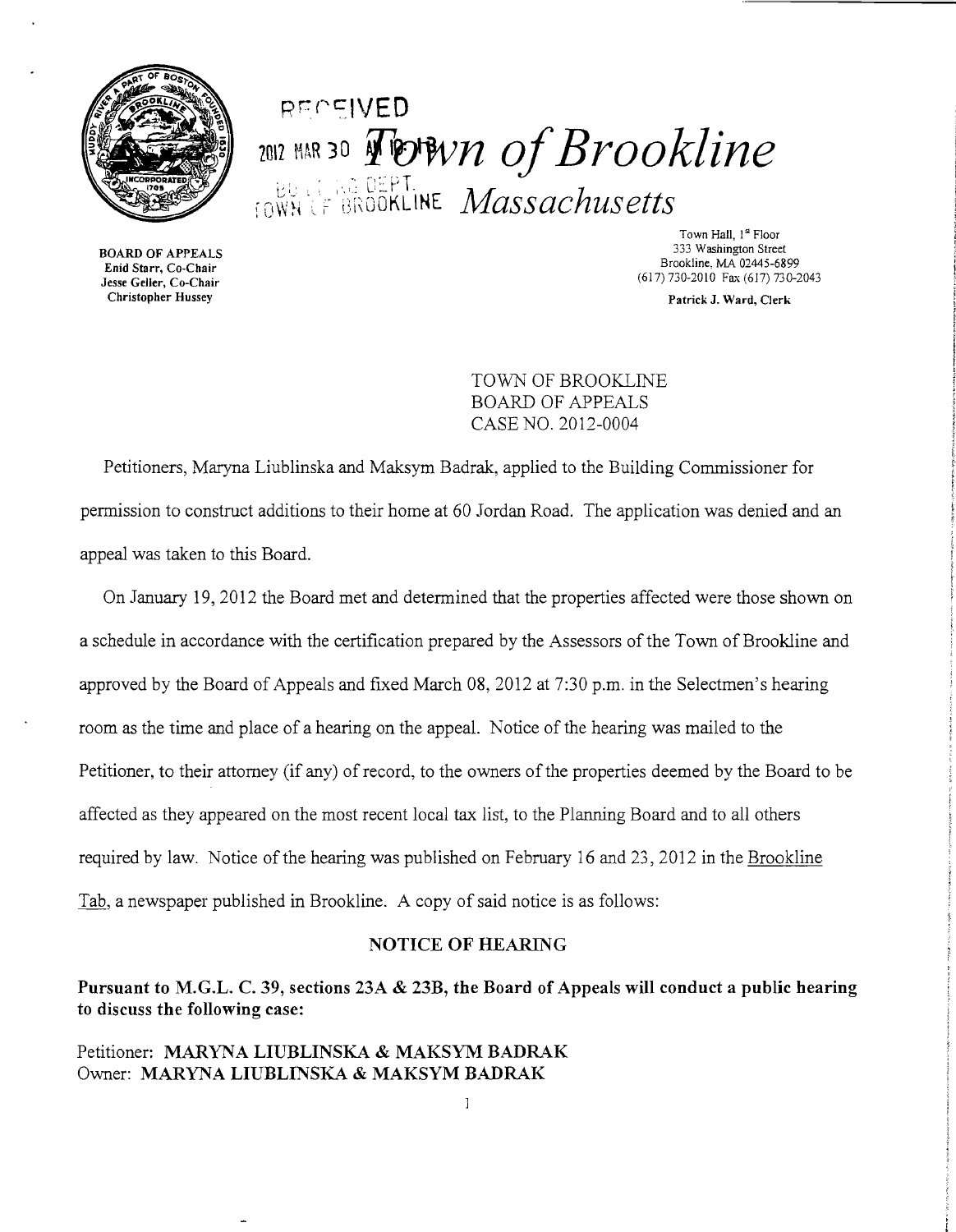Location of Premises: **60 JORDAN ROAD** Date of Hearing: **February 23, 2012** Time of Hearing: **7:30 p.m.**  Place of Hearing: **Selectmen's Hearing Room, 6th Floor** 

A public hearing will be held for a variance and/or special permit to:

- **1. 5.09.j; Design Review, special permit required**
- **2. 5.22.3.b.1.b; Exceptions to Maximum Floor Area Ratio Regulations for Residential units, special permit required.**
- **3. 5.43; Exceptions to Yard and Setback Regulations, special permit required.**
- **4. 5.51; Projections into Front Yards, variance required.**
- **5. 5.54.2; Exceptions for Existing Alignment, variance required.**
- **6. 5.70; Rear Yard Requirements, variance required.**
- **7. 8.02.2; Alteration or Extension, special permit required.**
- **8. Modification as required** of Board **of Appeals case #1355, dtd 6-21-1965, #1438 dtd 3-1 1967 and case #1458 dtd 8-14-1967.**

#### **Of the Zoning By-Law to construct additions to their home at 60 JORDAN RD.**

Said premise located in a **S-7 (single-family)** residential district.

*Hearings, once opened, may be continued by the Chair to a date and time certain. No further notice will be mailed to abutters or advertised in the TAB. Questions regarding whether a hearing has been continued, or the date and time ofany hearing may be directed to the Zoning Administrator at 617-734 2134 or check meeting calendar , at: http://calendars.town.brookline.ma.usIMasterTownCalandarl?FormID= 158,* 

The Town of Brookline does not discriminate on the basis of disability in admission to, access to, or *operations ofits programs, services or activities. Individuals who need auxiliary aids for effective communication in programs and services of the Town of Brookline are invited to make their needs known to the ADA Coordinator, Stephen Bressler, Town ofBrookline,* **11** *Pierce Street, Brookline, MA 02445. Telephone:* **(617)** *730-2330; TDD* **(617)** *730-2327.* 

# **Enid Starr Jesse Geller Christopher Hussey**

At the time and place specified in the notice, this Board held a public hearing. Present at the

hearing was Chairman, Enid Starr, and Board Members, Christopher Hussey and Jonathan Book. The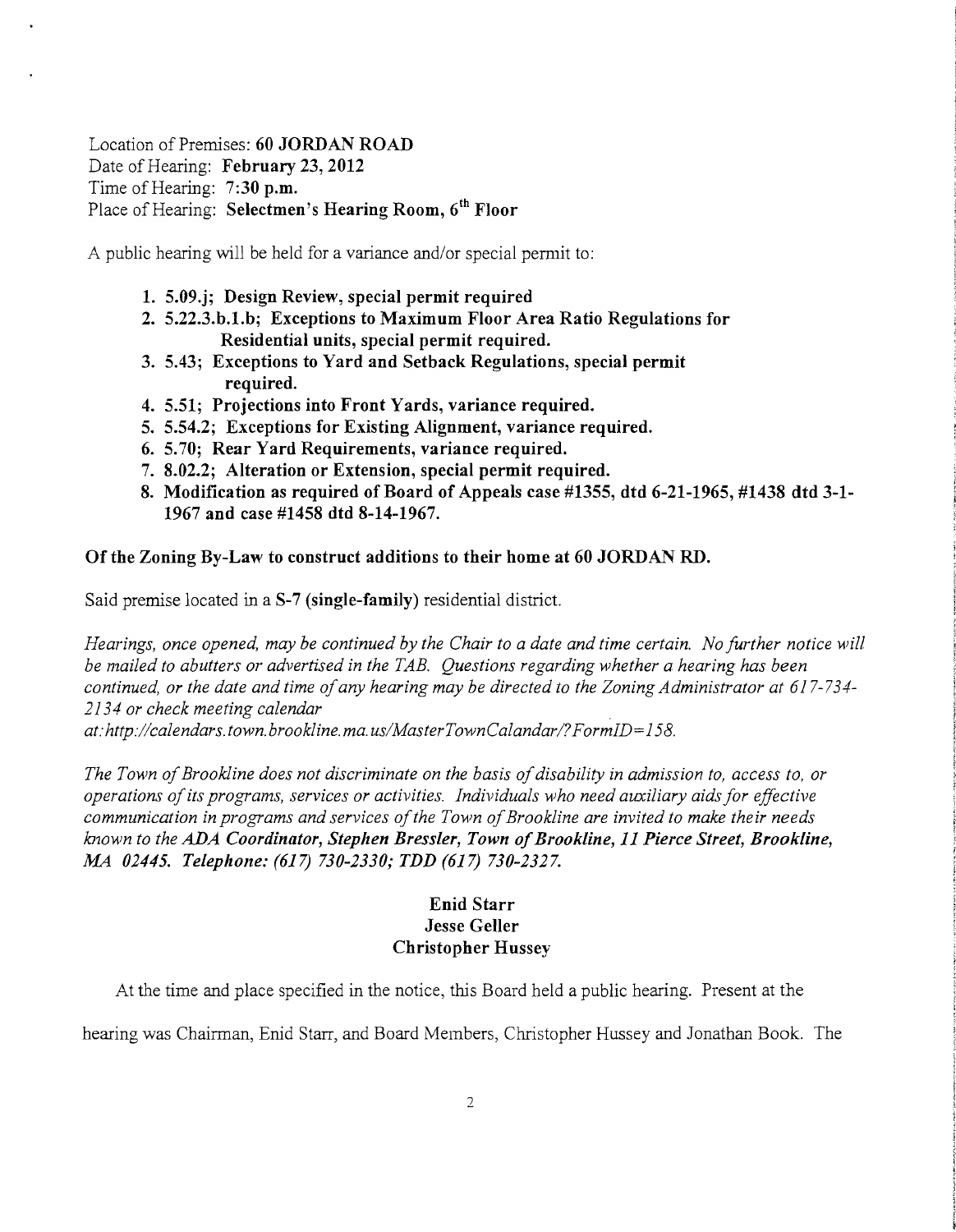case was presented by the architect for the petitioner, Yefim Massarsky of YM Design, Inc., 302

Winchester Street, Newton, MA 02461.

The Planning Board report provided a history of relief previously granted at this address.

**June 21, 1965, Board of Appeals Case** #1355: The Board of Appeals granted rear yard setback relief for a new single-family home to replace a previous single-family that had been destroyed by fire. **March 10, 1967, Board of Appeals Case #1438:** The Board of Appeals granted temporary relief to allow the existing driveway gradient to exceed the allowable 10 percent. The relief was due to expire after three years.

**August 4,1967, Board of Appeals Case #1458:** The Board of Appeals granted relief to allow the existing driveway gradient to exceed the allowable 10 percent.

Mr. Massarsky described the property at 60 Jordan Road as a two-story single-family dwelling on the uphill side of the road, immediately adjacent to Corey Hill Park. The wood frame home has a shallowpitched roof and a basement level garage with a steep driveway. Surrounding properties are primarily single-family dwellings. A concrete retaining wall and shrubbery runs along the front lot line and driveway.

Mr. Massarsky said that his clients, Maryna Liublinska and Maksym Badryk, wish to construct a large rear addition and a small front entryway to their home. He described the home as an "upsidedown" house with sleeping areas on the entry level and living spaces above. He said that the rear addition would be at the second story on piles and span 48' 1*Yz",* 8' 1" wider than the existing building. A new deck and stair would be constructed on the west side ofthe dwelling next to the addition's overhang. Underneath the addition would be a patio. On the other side (east) of the dwelling, a new stair would be constructed leading to an observation deck on the dwelling's roof. Mr. Massarsky reported that the front addition would be located largely where the existing front entryway is, providing for a new entryway as well as a small deck above. New stairs would be constructed to serve the front entryway.

3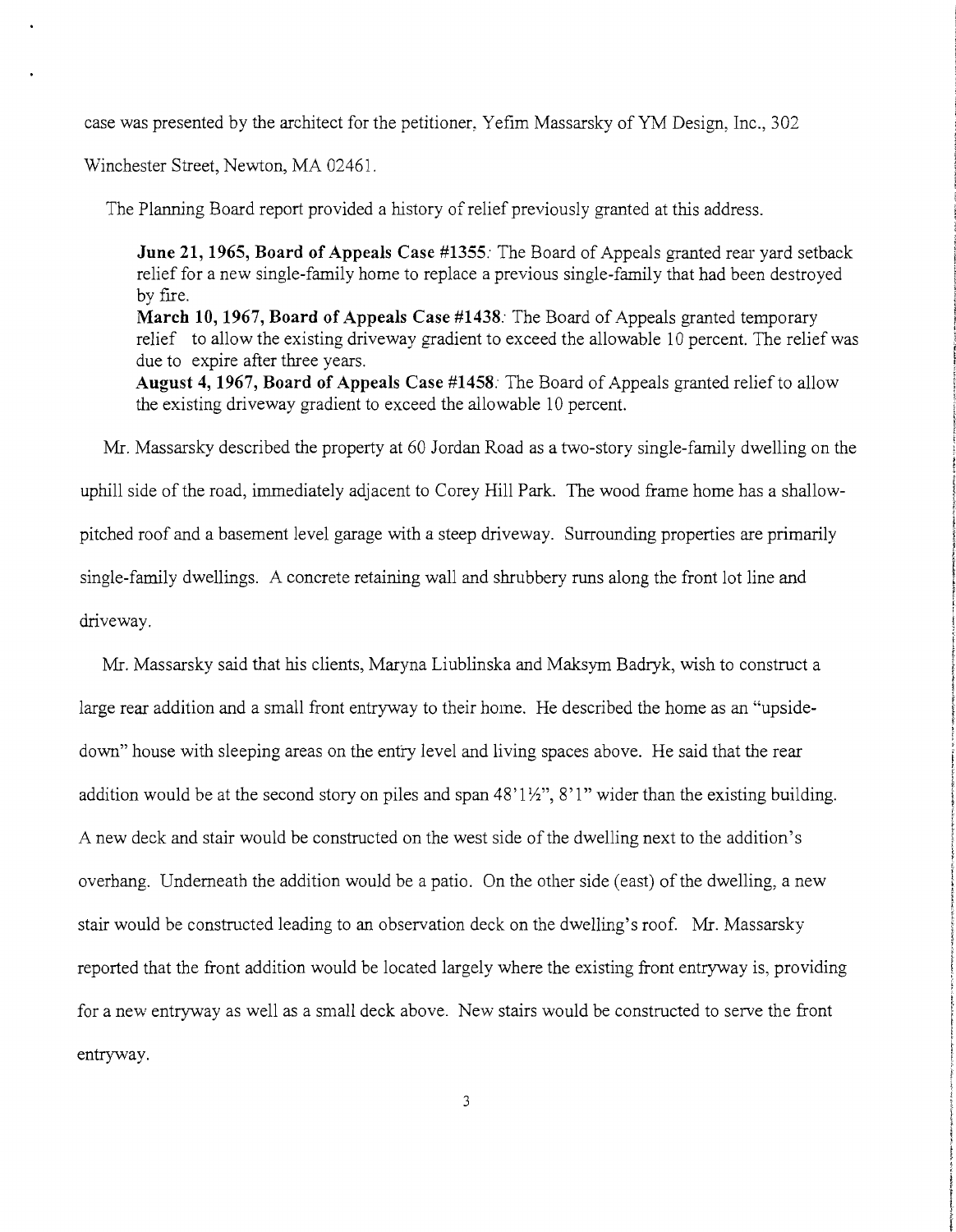Mr. Massarsky said that his clients needed mostly dimensional relief which he stated could be granted by the Board under **Section 5.43** of the Zoning By-Law. For counterbalancing amenities he said that his clients intended to provide additional landscaping. He also stated that the addition would improve a somewhat dated exterior which could be viewed as an additional amenity for the neighborhood. Mr. Massarsky stated that modest relief for gross floor area was required and that was available by special permit under **Section 5.22.3.b.1.b** of the Zoning By-Law.

The Chairman asked whether anyone in attendance wished to speak in favor or against the proposal.

No one rose to speak.

Courtney Synowiec, Planner, delivered the findings of the Planning Board.

**Section 5.09.2.;** - Design Review: Any exterior addition for which a special permit is requested pursuant to Section 5.22 (Exceptions to Maximum Floor Area Ratio Regulations) requires a special permit subject to the design review standards listed under Section 5.09.4(a-l). The most relevant sections of the design review standards are described below:

- *Preservation of Trees and Landscape*: The proposed addition in the rear may remove some existing shrubbery landscaping, but the addition will provide for a patio area underneath. The front addition would not remove any significant landscaping.
- *Relation of Buildings to Environment*: The proposal does not involve significant grading or modification of the surrounding environment, and seeks to take better advantage of the existing hillside and possible views. The additions are not expected to result in shadowing on neighboring properties.
- *Relation of Buildings to the Form of the Streetscape and Neighborhood: The proposal would result* in an improved front facade for the building, including better fenestration. This dwelling currently is not consistent in form with other dwellings along this road, aside from the basement level garage, but the proposal will likely result in an improved overall appearance.

**Section 5.22.3.b.l.b** - Exceptions to Maximum Floor Area Ratio Regulations for Residential Units

| <b>Floor Area</b> | <b>Allowed</b> | <b>Existing</b> | Proposed | Finding        |
|-------------------|----------------|-----------------|----------|----------------|
| Floor Area Ratio  | 0.35           | 0.32            | 0.377    |                |
| (% of allowed)    | $100\%$        | 92%             | 108%     | Special Permit |
| Floor Area (s.f.) | 2,305.1        | 2,122           | 2,488    |                |

**Section 5.51** - Projections into Front Yards: Bays and porches not over half the length of the front wall may project into any front yard three and one-half feet.

**Section 5.54.2** – Exceptions for Existing Alignment: In all residence districts, if the alignment of two or more existing buildings on lots on either or both sides of a lot is farther from the street than the required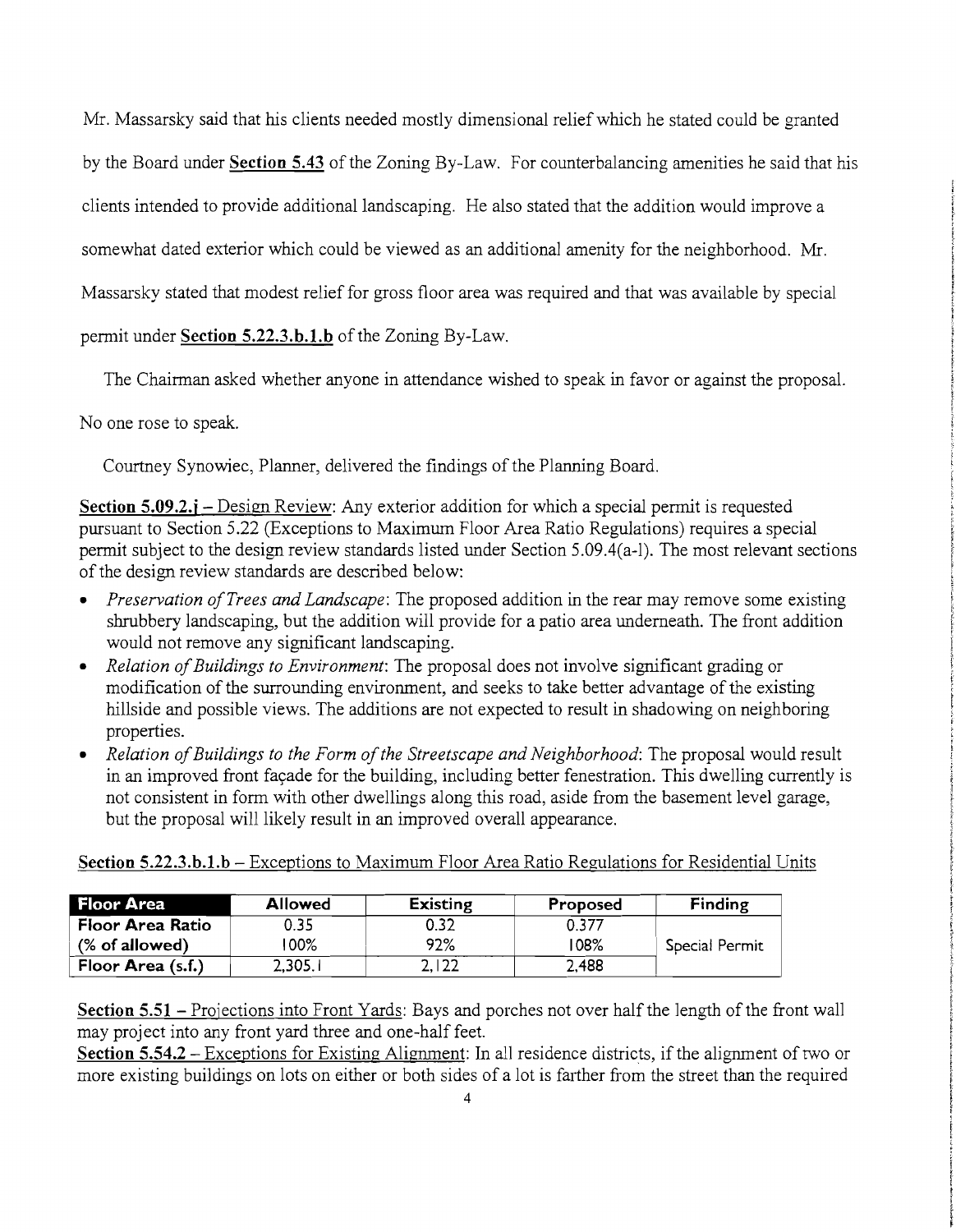front yard depth, the average of the existing alignment of all buildings within 150 feet of said lot shall be the required front yard. Section 5.70 - Rear Yard Setback

**Dimensional Requirements** Required Existing Proposed Relief **Rear Yard Setback** 30 ft  $\left| 26 \text{ ft (est)} \right|$  25.4 ft  $\left| 5 \text{pecial Permit} / \text{Variance}^* \right|$ Front Yard Setback 24.5 ft\*\*  $\vert$  14.3 ft  $\vert$  14.3 ft Special Permit / Variance\*

\*Under Section 5.43, the Board of Appeals may waive yard and setback dimensions if counterbalancing amenities are provided. The applicant is proposing additional landscaping as a counterbalancing amenity. \*\*Due to the existing front yard alignment of the neighboring dwellings at 52 and 54 Jordan Road, the front yard setback is deeper than normally required, as specified under Section 5.54.2.

## Section 8.02.2 – Alteration or Extension

A special permit is required to alter a pre-existing non-conforming structure or use.

#### Modification as required of Board of Appeals cases:

#1355, June 21, 1965 #1438, March 1, 1967 #1458, August 14, 1967

Ì.

Ms. Synowiec reported that the Planning Board was supportive of this proposal for new front and

rear additions to an existing single-family dwelling. The proposal will result in an improved overall

appearance, as well as better living and outdoor space for the dwelling's occupants. The smaller rear

yard setback is not expected to negatively impact the rear neighbor, who is at a higher elevation, and the

front addition is located substantially in the same place as the current front entryway. Therefore, the

Planning Board recommended approval of the proposal and the plans by Yefim Massarsky, dated

12/27/2011, subject to the following conditions:

- 1. Prior to the issuance of a building permit, existing condition plans and final plans and elevations, indicating all salient dimensions and materials, shall be submitted subject to the review and approval of the Assistant Director of Regulatory Planning.
- 2. Prior to the issuance of a building permit, a final landscaping plan indicating all counterbalancing amenities shall be submitted subject to the review and approval of the Assistant Director of Regulatory Planning.
- 3. Prior to the issuance of a building permit, the applicant shall submit to the Building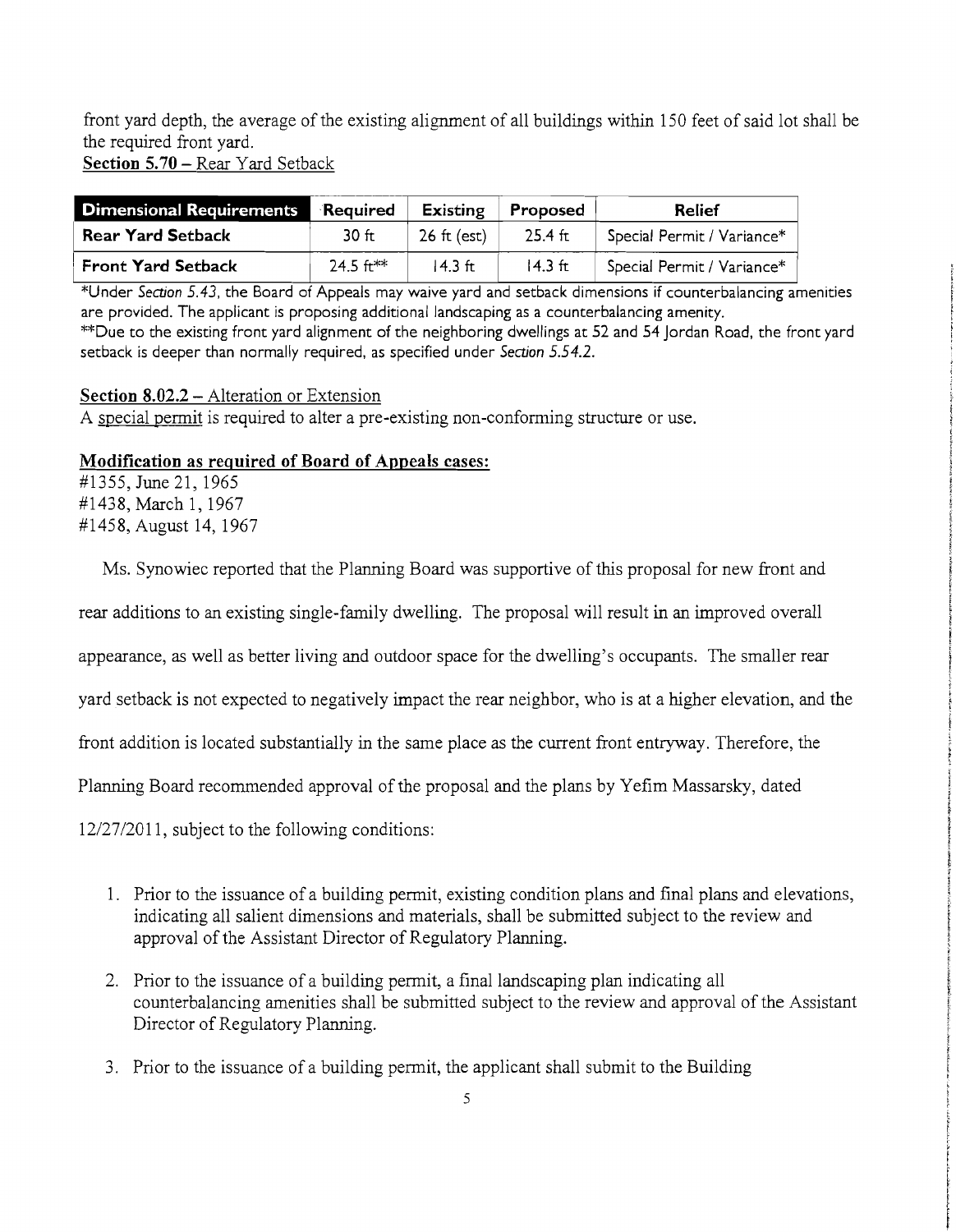Commissioner for review and approval for conformance to the Board of Appeals decision: 1) a final site plan stamped and signed by a registered engineer or land surveyor; 2) final building elevations stamped and signed by a registered architect; and 3) evidence that the Board of Appeals decision has been recorded at the Registry of Deeds.

The Chairman then called upon Michael Shepard, Building Commissioner, to deliver the comments ofthe Building Department. Mr. Shepard stated that the additions appeared well-designed and noted that, in his opinion, it was a vast improvement to the exterior of the home. He gave a brief history of the relief previously granted by the Board, and stated the Building Department was supportive of the requested relief.

During deliberations, Board Member Book noted that the relief requested seemed de minimis and he would consider favorable action on the request; Board Member Hussey agreed. Chairman Starr reported that the counterbalancing amenities seemed appropriate and she would be supportive of the requested relief.

The Board, having deliberated on this matter and having considered the foregoing testimony, concluded that all the requested relief could be granted by special permit. The Board found that the petitioner has satisfied the requirements necessary for relief under **Sections 5.09, 5.22, 5.51, 5.54, 5.70**  and **5.43,** to waive the dimensional requirements of the Zoning By-Law. Also the requirements of **Section 8.02.2, and 9.05** of the Zoning By-Law were satisfied, and the Board made the following specific findings pursuant to **Section 9.05** of the Zoning By-Law:

- a. The specific site is an appropriate location for such a use, structure, or condition.
- b. The use as developed will not adversely affect the neighborhood.
- c. There will be no nuisance or serious hazard to vehicles or pedestrians.
- d. Adequate and appropriate facilities will be provided for the proper operation of the proposed use.